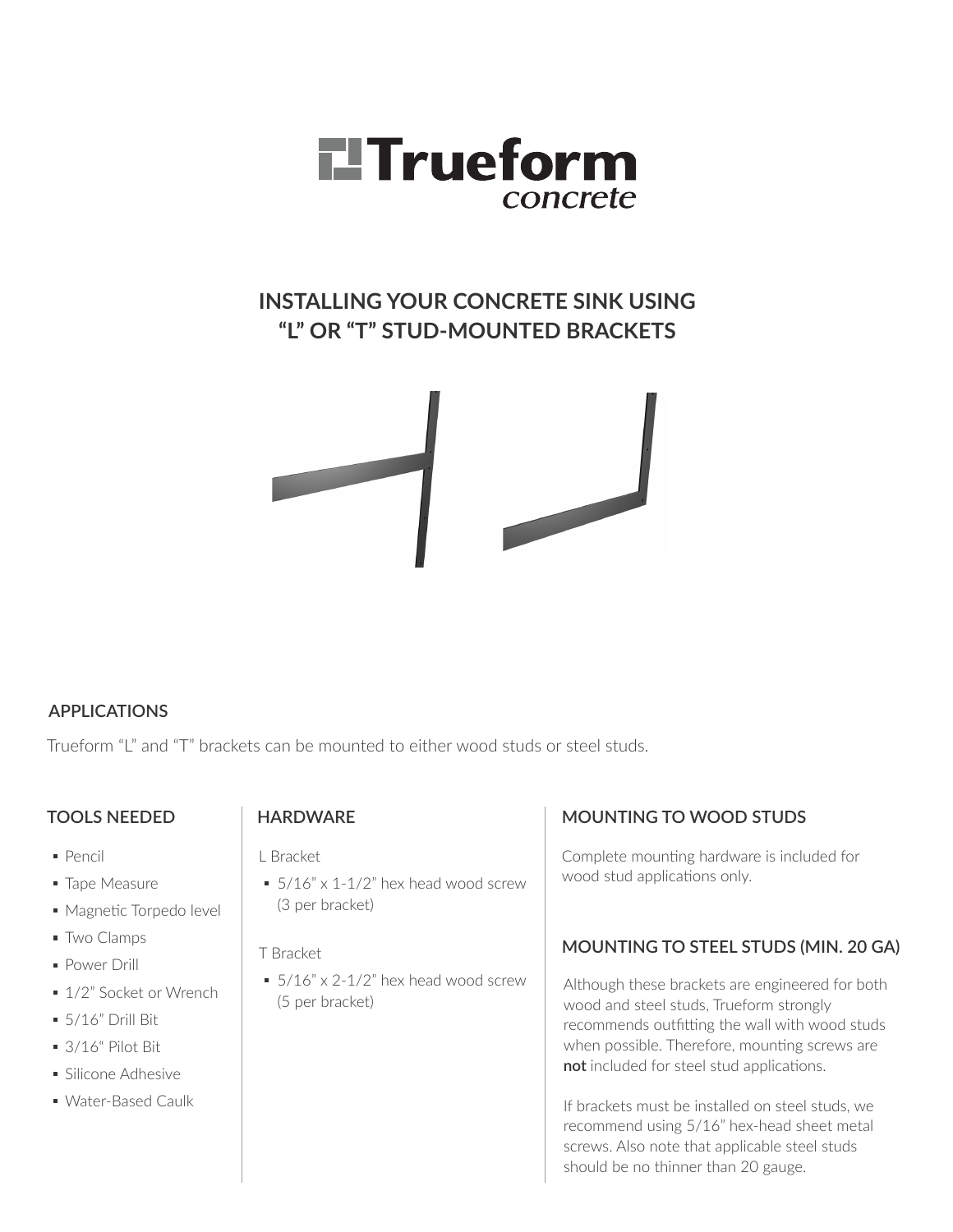## 1. Identifying Your *Bracket-to-Center* Dimensions

Each of Trueform's floating sinks has two hollow channels on the underside that enable it to rest on our stud-mounted brackets.

The *Bracket-to-Center* dimensions tell you the distance from the center of the sink to the location of both the left and right brackets. This distance will vary depending on the size of your sink.

#### Sink Resting on Brackets: Rear Elevation



Each bracket, whether you have an "L" or "T", has a *Supporting Arm* (on which the sink rests) and a *Stud Mount* that attaches firmly to a wood or steel wall stud.



\**This sink is not ADA compliant.*

Locate your product SKU (also shown on packing slip) and determine the corresponding *Bracket-to-Center* dimensions using the chart below. Note that the +/- means that you have some flexibility.

| Sink SKU#             | Bracket-to-Center<br><b>Dimensions</b> | <b>Bracket</b><br><b>Style</b> | Sink SKU#                | <b>Bracket-to-Center</b><br><b>Dimensions</b> | <b>Bracket</b><br><b>Style</b> |
|-----------------------|----------------------------------------|--------------------------------|--------------------------|-----------------------------------------------|--------------------------------|
| <b>RAMP SINKS</b>     |                                        |                                | <b>RECTANGLE SINKS</b>   |                                               |                                |
| FLO-20V-ADA           | 8.5"                                   | L                              | FLO-30N-ADA              | $12.5" +/- 0.5"$                              | L                              |
| FLO-24V-ADA           | 10.5"                                  |                                | FLO-36N-ADA              | $14" +/- 2"$                                  |                                |
| FLO-30V-ADA           | $12.5" +/- 0.5"$                       | L                              | FLO-60N-ADA              | $27" +/- 1"$                                  | T                              |
| FLO-30VW-ADA          | $12.5" +/- 0.5"$                       |                                | FLO-60N-DBL-ADA          | $27.5" +/- 0.5"$                              | T                              |
| FLO-36V-ADA           | $14" +/- 2"$                           |                                | FLO-72N-ADA              | $30" +/- 4"$                                  | T                              |
| FLO-NOL-36N-ADA       | $13.5$ " +/- 2"                        |                                | FLO-72N-DBL-ADA          | $32"$ +/- $2"$                                | T.                             |
| FLO-NOL-36V-ADA       | $13.5$ " +/- 2"                        | L                              | <b>HALF-TROUGH SINKS</b> |                                               |                                |
| FLO-60V-ADA           | $27" +/- 1"$                           | T                              | FLO-24C-ADA              | 10"                                           | L                              |
| FLO-60V-DBL-ADA       | $27.5" +/- 0.5"$                       | T.                             | FLO-30C-ADA              | $12.5"$ +/- 0.5"                              |                                |
| FLO-72V-ADA           | $33" +/- 1"$                           | T                              | FLO-36C-ADA              | $14" +/- 2"$                                  | L                              |
| FLO-72V-DBL-ADA       | $32" +/- 2"$                           | T                              | FLO-60C-DBL-ADA          | $27.5" +/- 0.5"$                              | T                              |
|                       |                                        |                                | FLO-72C-DBL-ADA          | $32" +/- 2"$                                  | T.                             |
| <b>CONTEMPO SINKS</b> |                                        |                                | <b>ELLIPSA SINKS</b>     |                                               |                                |
| FLO-20V-CONTEMPO*     | 8.5"                                   | L                              |                          |                                               |                                |
| FLO-24V-CONTEMPO      | 10.5"                                  |                                | FLO-24E-ADA              | 107/16"                                       | L                              |
| FLO-30V-CONTEMPO      | $12.5"$ +/- 0.5"                       | L                              | FLO-30E-ADA              | $12"$ +/- 1"                                  |                                |
| FLO-40V-CONTEMPO      | $15" +/- 3"$                           |                                | FLO-60E-ADA              | $27" +/- 1/2"$                                | T                              |
| FLO-60V-CONTEMPO      | $27" +/- 1"$                           | T                              | FLO-60E-DBL-ADA          | $27" +/- 1/2"$                                | T                              |
| FLO-60V-DBL-CONTEMPO  | $27.5" +/- 0.5"$                       | T                              | <b>NOLITA SINKS</b>      |                                               |                                |
| FLO-72V-CONTEMPO      | $33" +/- 1"$                           | T                              | FLO-NOL-36N-ADA          | $131/2" + (-2")$                              | L                              |
| FLO-72V-DBL-CONTEMPO  | $32" +/- 2"$                           | T                              | FLO-NOL-36V-ADA          | $131/2"$ +/- 2"                               |                                |
| FLO-90V-TPL-CONTEMPO  | $42.5"$ +/- 0.5" & 15" +/- 2"          | L                              |                          |                                               |                                |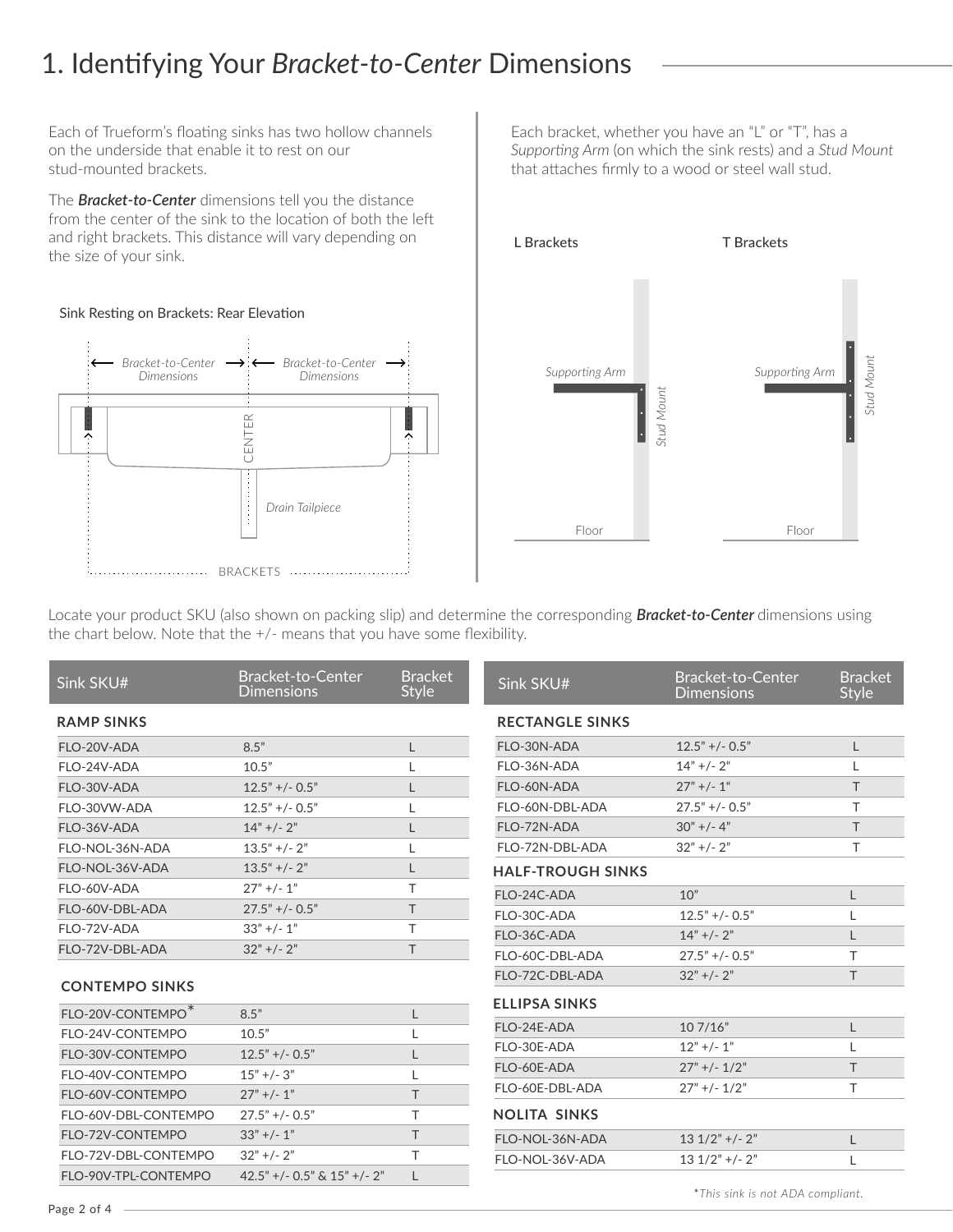# 2. Mounting Your Brackets and Sink

**It is important to note that brackets must be mounted to wood (or steel) studs and must be perfectly leveled, independently and to each other. Details regarding tools and hardware in certain steps may differ if you are mounting to steel studs. Do not measure from the floor when leveling brackets since the floor may not be level.**

- 1. Determine and mark where the *Center* of your sink will be (see "**C**" in drawing below). Trueform assumes that your concrete sink drain will be centered on your plumbing waste line.
- 2. Determine and mark the distance from *Center* to where the left and right brackets will be mounted. The *Bracket-to-Center* dimensions are found on the chart on the previous page, the *Product Tech Sheet* ("Rear Elevation"), or your Trueform Custom Drawing (if applicable). If there is no wall stud on either side of where the brackets will be attached, either a full stud must be added or an existing nearby stud must be packed out to meet this distance. Doubling up studs is recommended for T brackets.
- 3. Measuring up from the finished floor, mark a mounting stud 1" *below* the desired finished height of the sink. This is the *Height (see "H"* in drawing below) and represents the top of the bracket. Use your 6' Level to mark a *Height Line* across each mounting stud. Note that the finished sink height is typically 34" - 36" and that ADA height = 34".
- 4. Clamp the first bracket to the center of the appropriate stud with the top of the supporting arm at your *Height Line*.
- 5. Use your Magnetic Torpedo Level on the supporting arm of the bracket to make sure the arm is independently level.
- 6. Run the 5/16" Drill Bit in reverse for a moment at each bracket hole to create an index for the 3/16" Pilot Bit.
- 7. Drill 3/16" pilot holes and then insert and tighten each lag bolt using a socket or wrench.
- 8. Clamp the second bracket to the appropriate stud at the *Height Line* and place the 6' Level across the two brackets.
- 9. Repeat steps 5-7 for each bracket, making sure it remains level with the first bracket.
- 10. Patch up and finish the wall with the applicable covering (sheetrock, tile, etc.).
- 11. Apply silicone adhesive to the top surface of each bracket and then set the sink into position.
- 12. If desired, apply caulk between the sink and the finished wall. Avoid using harsh chemicals when cleaning up.